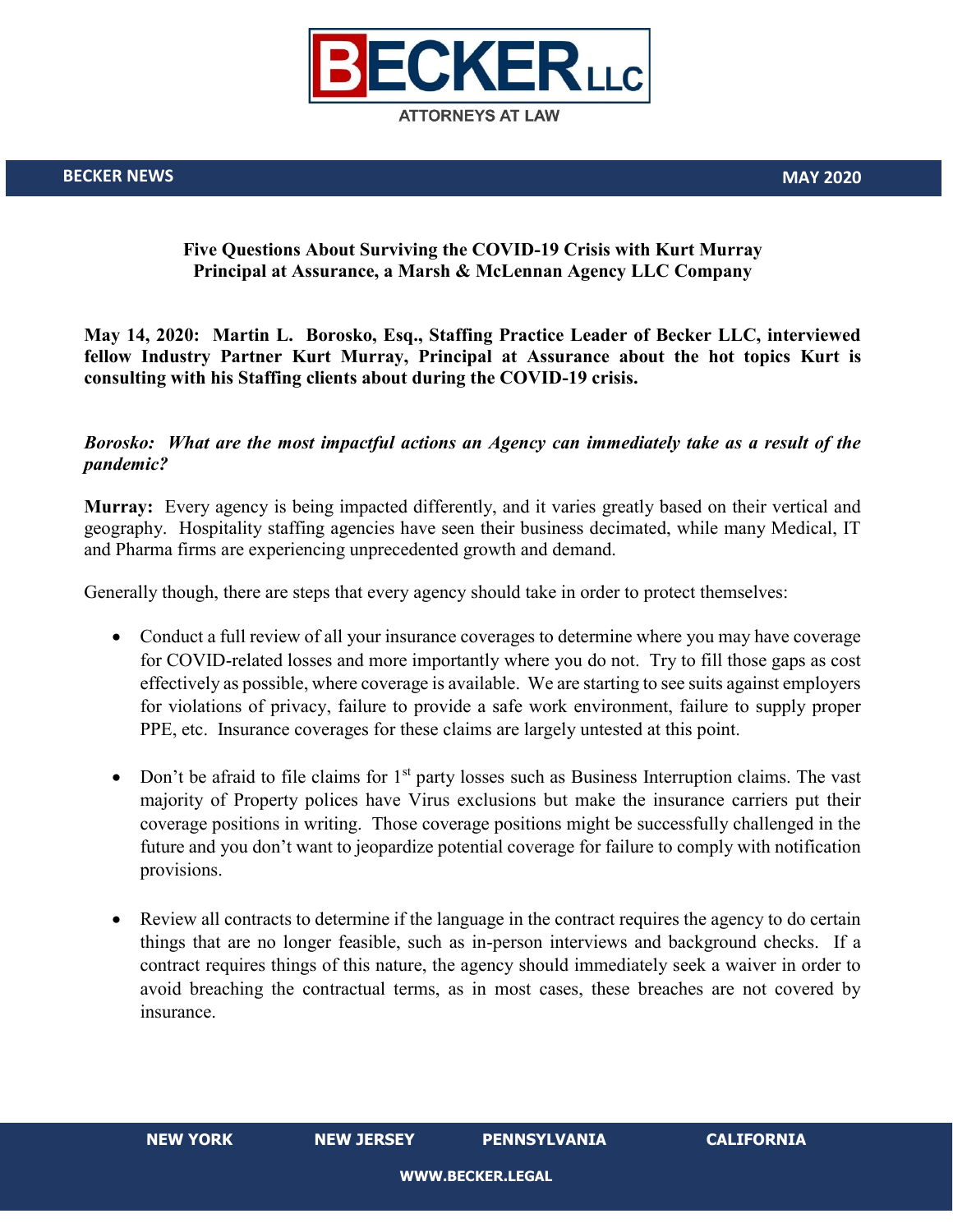

*Continued…/*

- Pay close attention to your HR policies and make immediate modifications as necessary to comply with the new laws. The new work rules allow or sometimes require employers to do certain things that we never imagined, such as asking detailed medical questions, daily health screening, etc.
- Communicate effectively and compassionately with your employees. They are your capital and it's important to protect and show you appreciate them. This goodwill can go a long way when an employee is considering whether to take action against the employer at some point.
- Surround yourself with trusted advisors who are knowledgeable about your agency and the staffing industry. We've recently talked to numerous owners who have received little or incorrect advice from those who they should be relying on, and in some cases, it could cost them their businesses.

# *Borosko: Several states have enacted legislation to address the Workers' Compensation compensability of COVID-19 claims, and more legislation is pending in numerous other states. What does the state landscape look like and what is the potential financial impact?*

**Murray:** Workers' Compensation coverage is dictated at the state level, so each state's position on compensability must be closely monitored, as the status seems to change daily. Prior to the pandemic, communicable diseases were generally not considered compensable.

Some states have mandated that any essential employee who contracts COVID-19 is presumed to have done so in the workplace. It is very important to understand the state-specific legislation and how COVID claims would impact the agency's Workers' Compensation program.

It is also important to note that for those agencies that utilize a loss sensitive workers' compensation program, such as a deductible program, retrospective plan, captive, etc., the losses will most likely be deemed compensable under the Employers' Liability coverage portion of the policy, and those losses are applied towards your retained loss exposure on a 'per-employee' basis, so each infection will be treated as an individual occurrence.

Due to the nature of the virus, it should be expected that multiple infections will arise within a customer's facility so the costs could be significant.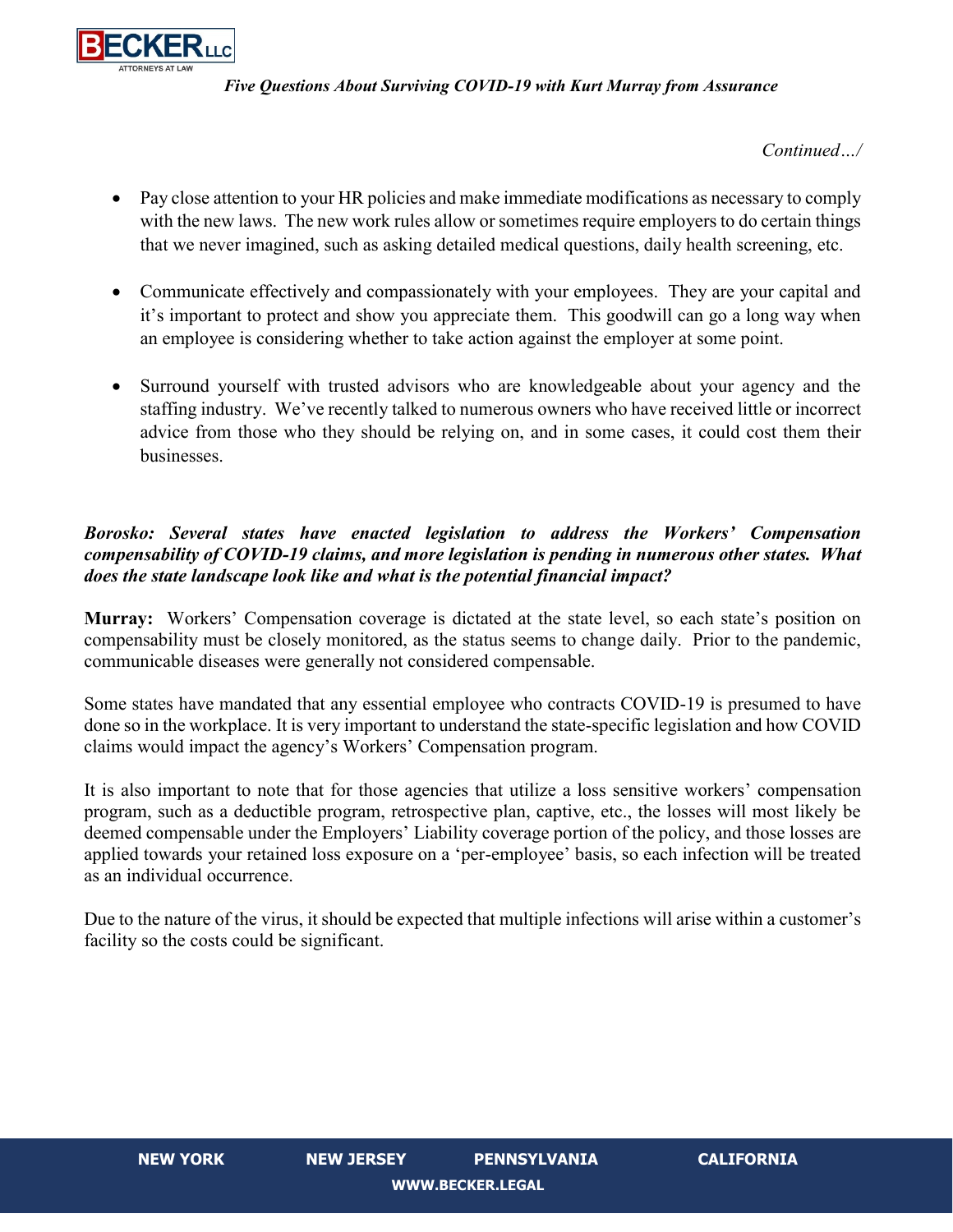

# *Borosko: What can agencies do to protect themselves from COVID-related Workers' Compensation claims?*

**Murray:** It is vitally important to maintain detailed documentation about your customers' facilities and your known and suspected infections. The more documentation you have, the better prepared you will be to successfully defend these claims.

Documentation should include:

- Customers' adherence to OSHA and CDC safe workplace guidelines
- Your OSHA required employee safety orientation and your customers' on-going training
- Detailed information about PPE provided to your employees and your customers' own employees
- Dates of known infections, contact tracing, required self-quarantines
- Customer site closures for regular and periodic disinfecting or disinfecting after known infections

It's also imperative to conduct thorough COVID-19 screening on prospective new customers.

## *Borosko: How is COVID-19 expected to impact the insurance marketplace?*

**Murray:** Certain industries will see a higher frequency of claims, specifically essential businesses. This is not limited to allegations for COVID-19 work comp claims, but all work comp injury claims, as well as third party liability claims. If certain industries are not operating (while essential businesses are), their loss frequency is naturally going to be higher. Essential businesses may also become targets for liability lawsuits (food contamination, improper cleaning, medical malpractice, etc.). It's imperative to stay up to date on CDC, OSHA, and EEOC guidelines to protect your company from third party claims.

Existing and new claims that occur during the pandemic (work comp & liability) will likely incur at a greater cost than they previously would have been expected to. With lockdown measures in place, the adjustment of current claims has come to a standstill in some cases. Litigation/mediation is not moving forward, non-emergency medical procedures are being delayed, and IME's are being placed on hold, etc. so claim costs are expected to increase. The longer claims remain open, the higher the ultimate costs are going to be.

As the economy takes a hit, so do insurance carriers' investment portfolios. As they become less profitable from investments and underwriting alike, this will contribute to decreased capacity and increased premiums.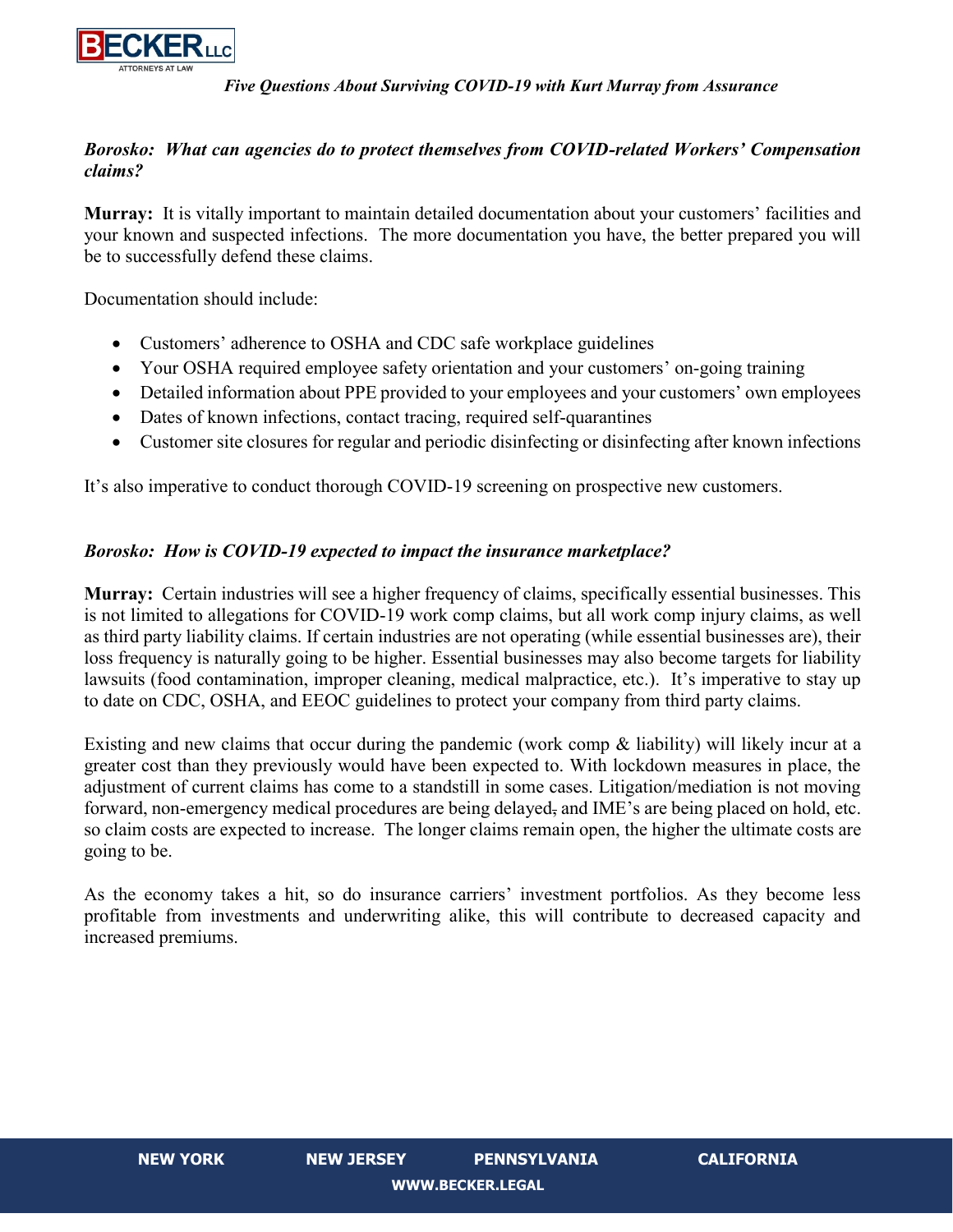

# *Borosko: Cash is king for staffing agencies, so what cost saving ideas can you suggest for agency owners?*

**Murray:** We'd recommend several strategies. Some are relatively easy to initiate while others are more difficult:

- In most states, agencies will be allowed to segregate wages paid to furloughed employees to be excluded from the Workers Compensation wage base, so document those wages for WC audit purposes
- If you have a loss sensitive workers' compensation program that is collateralized with cash, ask the insurance carrier to allow you to replace some or all of the cash with a letter of credit, or better yet, a bond
- Ask for mid-year reductions to your exposures, thus reducing premiums, in order to ease cash flow
- Request premium deferrals. Most insurance carriers are granting these immediately upon request
- If you pay fixed monthly workers' compensation premiums to your insurance carriers, ask them to immediately migrate you to a variable pay-as-you-go program so your premiums fluctuate with your wages